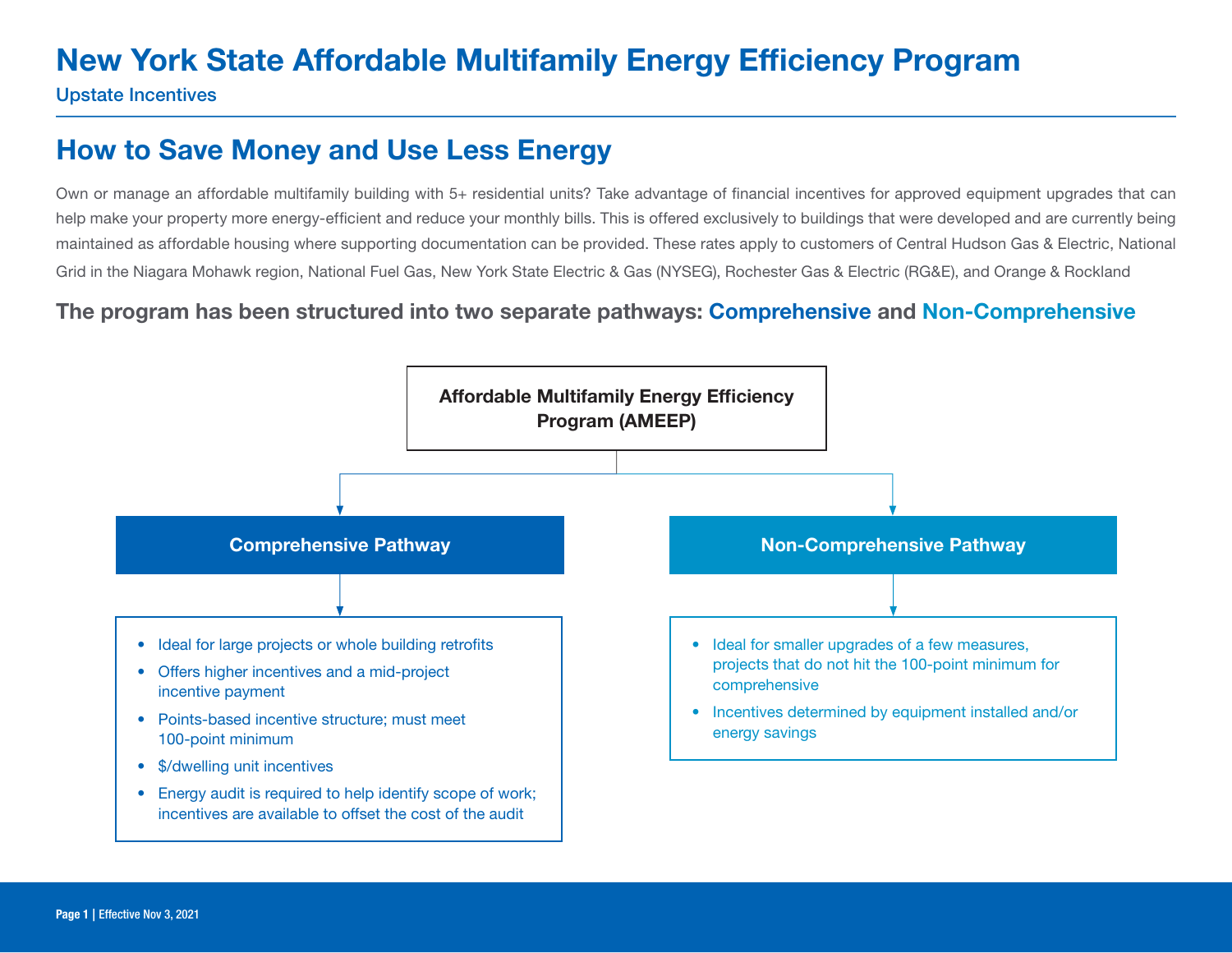Upstate Incentives

### Comprehensive Pathway Incentives Electric/Gas

| <b>HOW TO DETERMINE YOUR INCENTIVE</b>                                               |                                                                                              |                                                                                                              |  |  |  |
|--------------------------------------------------------------------------------------|----------------------------------------------------------------------------------------------|--------------------------------------------------------------------------------------------------------------|--|--|--|
| Step 1                                                                               | Step 2                                                                                       | Step 3                                                                                                       |  |  |  |
| Add up points associated with measures you<br>would like to install for your project | Identify if your project falls under Tier 1<br>$(100-149$ points) or Tier 2 $(150+)$ points) | Multiply the incentive associated with<br>your tier with the number of dwelling units<br>in your building(s) |  |  |  |

| <b>COMPREHENSIVE PATHWAY POINT ALLOCATION PER MEASURE</b>                                                                                  |                              |                       |                                                                                                                                                                                                                                                    |                                     |                                                                                                  |                                                                                                                                                                                                                          |  |
|--------------------------------------------------------------------------------------------------------------------------------------------|------------------------------|-----------------------|----------------------------------------------------------------------------------------------------------------------------------------------------------------------------------------------------------------------------------------------------|-------------------------------------|--------------------------------------------------------------------------------------------------|--------------------------------------------------------------------------------------------------------------------------------------------------------------------------------------------------------------------------|--|
| <b>40 Points Per Measure</b>                                                                                                               | <b>30 Points Per Measure</b> |                       | <b>20 Points Per Measure</b>                                                                                                                                                                                                                       |                                     | <b>10 Points Per Measure</b>                                                                     | <b>5 Points Per Measure</b>                                                                                                                                                                                              |  |
| • Windows replacement<br>• Domestic hot water heater<br>replacements<br>• Insulation (roof)<br>• Insulation (wall)<br>• Boiler replacement |                              |                       | • Energy management system<br>• Air sealing<br>(EMS)<br>• Orifice plates<br>• Hot water and steam pipe<br>• Steam traps<br>insulation<br>• Central cooling<br>Valves (TRVs)<br>• Elevators<br>• Ventilation such as energy<br>recovery ventilators |                                     | • Thermostatic Radiator<br>• HVAC electric controls<br>(BMS, thermostats)<br>• Motors and drives | • Boiler clean & tune<br>• Common area lighting<br>• In-unit direct install<br>measures such as faucet<br>aerators, showerheads,<br><b>LEDs</b><br>• Appliances (stoves,<br>refrigerators, washer/dryers,<br>dishwashers |  |
|                                                                                                                                            |                              |                       | <b>INCENTIVE TIERS</b>                                                                                                                                                                                                                             |                                     |                                                                                                  |                                                                                                                                                                                                                          |  |
| <b>Tier</b>                                                                                                                                |                              | <b>Minimum Points</b> |                                                                                                                                                                                                                                                    | <b>Incentive (\$/Dwelling Unit)</b> |                                                                                                  |                                                                                                                                                                                                                          |  |
| Tier 1                                                                                                                                     |                              | 100                   |                                                                                                                                                                                                                                                    | \$900                               |                                                                                                  |                                                                                                                                                                                                                          |  |
| Tier 2                                                                                                                                     |                              | 150                   |                                                                                                                                                                                                                                                    | \$1,200                             |                                                                                                  |                                                                                                                                                                                                                          |  |

Please see page 8 (Appendix) of this document to see a full list of Comprehensive Pathway Measure Points.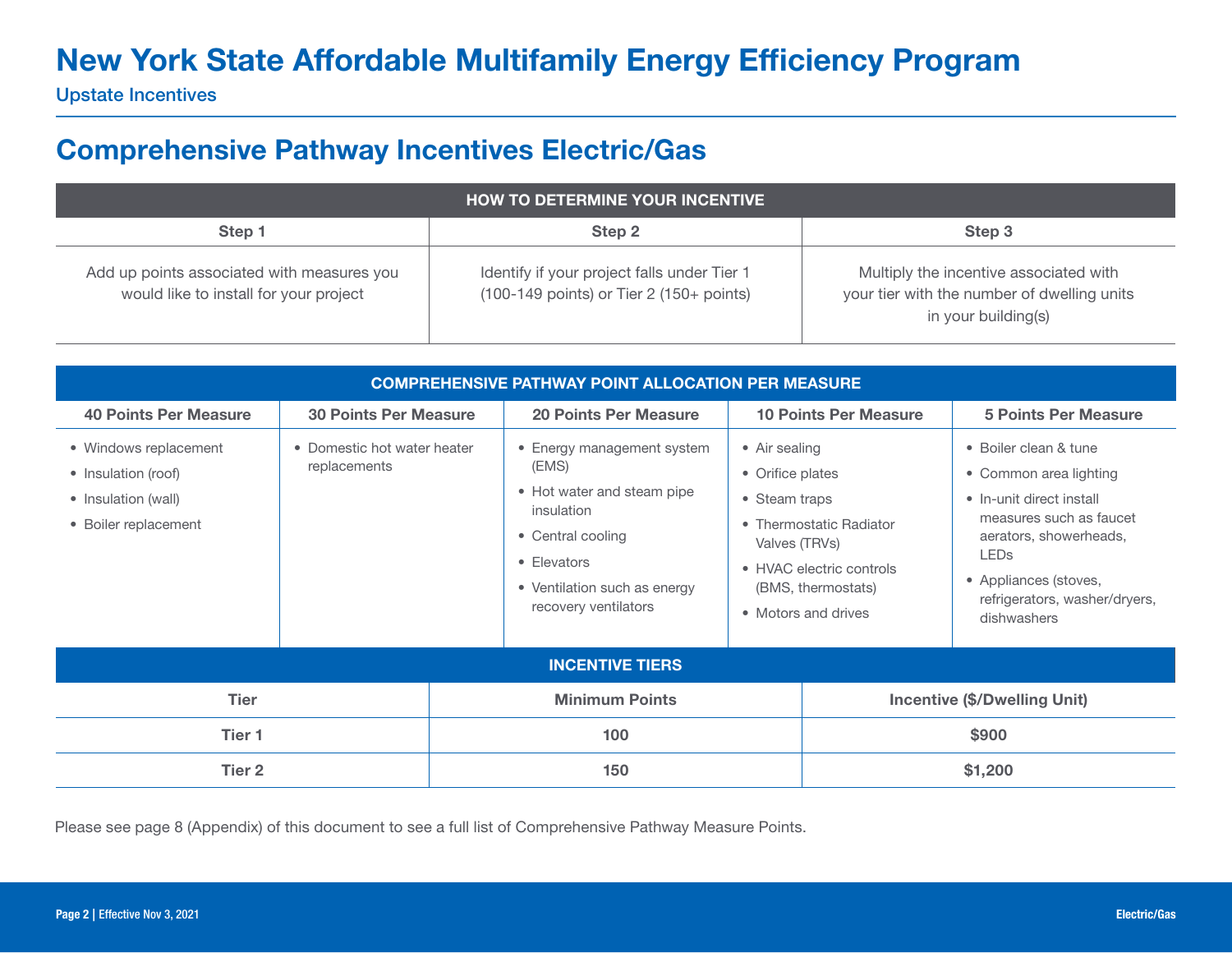Upstate Incentives

### Program Pathway Examples Electric/Gas

| <b>BUILDING 1 EXAMPLE</b> |                                                                                                                                     |                     |                      |             |                                                                           |  |  |
|---------------------------|-------------------------------------------------------------------------------------------------------------------------------------|---------------------|----------------------|-------------|---------------------------------------------------------------------------|--|--|
| # Dwelling Units          | Scope of Work (points)                                                                                                              | <b>Total points</b> | Path                 | <b>Tier</b> | <b>Total Incentives</b>                                                   |  |  |
| 125                       | Boiler replacement (40)<br>EMS (20)<br>Pipe insulation (20)<br>Air sealing (10)<br>Common area lighting (5)<br>In-unit lighting (5) | 100                 | <b>Comprehensive</b> |             | \$112,500<br>(125 dwelling units x \$900)<br>incentive per dwelling unit) |  |  |

| <b>BUILDING 2 EXAMPLE</b> |                                                                                                                                                                                                  |                     |                      |                |                                                                              |  |  |  |
|---------------------------|--------------------------------------------------------------------------------------------------------------------------------------------------------------------------------------------------|---------------------|----------------------|----------------|------------------------------------------------------------------------------|--|--|--|
| # Dwelling Units          | <b>Scope of Work (points)</b>                                                                                                                                                                    | <b>Total points</b> | Path                 | <b>Tier</b>    | <b>Total Incentives</b>                                                      |  |  |  |
| 200                       | Window replacement (40)<br>Roof insulation (40)<br>Domestic hot water heater<br>replacement (30)<br>Pipe insulation (20)<br>Air sealing (10)<br>Common area lighting (5)<br>In-unit lighting (5) | 150                 | <b>Comprehensive</b> | $\overline{2}$ | \$240,000<br>(200 dwelling units $x$ \$1,200<br>incentive per dwelling unit) |  |  |  |

| <b>BUILDING 3 EXAMPLE</b> |                                                              |                     |                          |      |                                                                                                    |  |  |
|---------------------------|--------------------------------------------------------------|---------------------|--------------------------|------|----------------------------------------------------------------------------------------------------|--|--|
| # Dwelling Units          | Scope of Work (points)                                       | <b>Total points</b> | <b>Path</b>              | Tier | <b>Total Incentives</b>                                                                            |  |  |
| 25                        | EMS (20)<br>Common area lighting (5)<br>In-unit lighting (5) | 30                  | <b>Non-Comprehensive</b> | N/A  | Varies by specific measure<br>installed, see incentive rates<br>under non-comprehensive<br>section |  |  |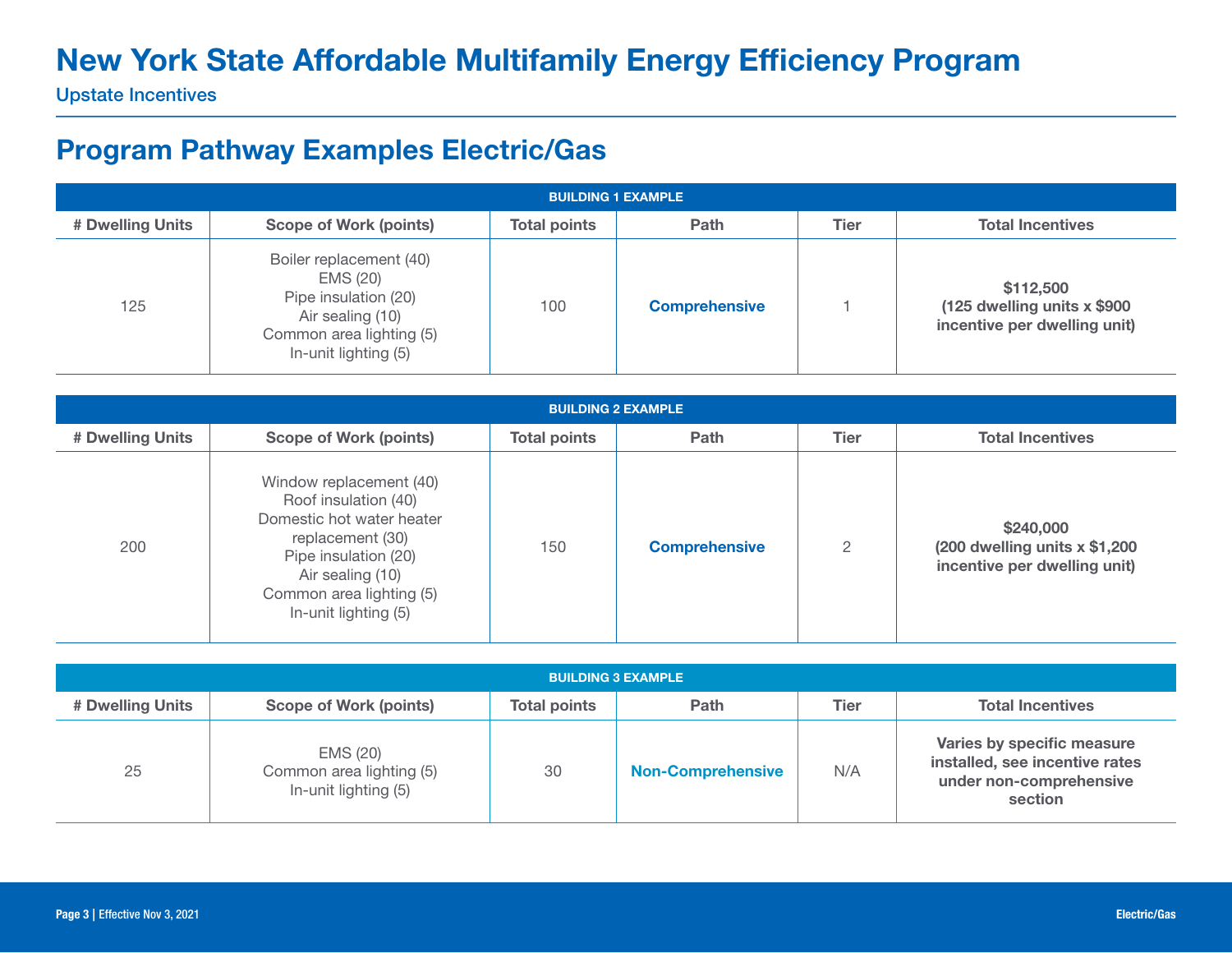Upstate Incentives

### Non-Comprehensive Pathway Incentives Electric

|                                    | <b>Installed Measure</b>                                         | <b>Incentive Details</b>                                                                                                                                | <b>Upstate Incentive \$</b>  |
|------------------------------------|------------------------------------------------------------------|---------------------------------------------------------------------------------------------------------------------------------------------------------|------------------------------|
|                                    |                                                                  | HID Less than or equal to 100 W                                                                                                                         | \$94.00 per fixture          |
| Common<br>Lighting<br><b>Area</b>  | <b>Exterior New Fixtures</b>                                     | HID Over 100 W                                                                                                                                          | \$131.00 per fixture         |
|                                    |                                                                  | Non-HID Fixture Replacing Screw-in/Pin Based Lamp                                                                                                       | \$68.00 per fixture          |
|                                    | <b>Lighting Controls</b>                                         | Bi-level fixtures - Stairwell, corridor, parking garage                                                                                                 | \$86.00 per fixture          |
|                                    |                                                                  | Bi-level fixtures - parking lot                                                                                                                         | \$68.00 per fixture          |
| Non-Lighting<br>Measures<br>Custom | <b>Unitary Controls</b>                                          | Any non-central building system control projects (e.g., Wi-Fi thermostats<br>connected to an in-unit PTAC or PTHP) may be submitted as a custom project | \$0.14 per kWh               |
|                                    | Custom<br><b>Other</b>                                           | Other non-lighting efficiency upgrades not listed in this document may be eligible<br>for performance-based custom incentive                            | \$0.49 per kWh               |
|                                    | <b>AC - Central Unit Replacement</b>                             |                                                                                                                                                         | \$0.49 per kWh               |
|                                    | <b>Packaged Terminal Air Conditioner</b>                         | \$0.49 per kWh                                                                                                                                          |                              |
|                                    | <b>Elevator Modernization</b>                                    | \$0.26 per kWh                                                                                                                                          |                              |
| Measures<br>HVAC                   | <b>Variable Frequency Drive (VFD)</b>                            |                                                                                                                                                         | \$0.22 per kWh               |
|                                    | <b>Blower Fan - with EC Motor for Furnace Distribution</b>       |                                                                                                                                                         | \$0.56 per kWh               |
|                                    | <b>Circulator Pump - with EC Motor for Hydronic Distribution</b> |                                                                                                                                                         | \$0.56 per kWh               |
|                                    |                                                                  | LEDs A Lamps (in-unit)                                                                                                                                  | Free                         |
|                                    |                                                                  | <b>Tube Lamps</b>                                                                                                                                       | Free or \$11.00 per lamp*    |
| Direct<br>Install                  |                                                                  | Screw-in Lamps                                                                                                                                          | Free or \$6.00 per lamp*     |
|                                    | <b>LED Lighting</b>                                              | <b>LED Exit signs</b>                                                                                                                                   | Free or \$11.00 per sign*    |
|                                    |                                                                  | Relamp, Reballasting, Retrofit                                                                                                                          | Free or \$21.00 per fixture* |
|                                    |                                                                  | Common Area Room Occupancy Sensor                                                                                                                       | Free or \$18.00 per fixture* |

\* For upstate utilities, with the exception of O&R, these measures are provided for free if the customer uses a direct install contractor provided by the Implementation Contractor. If a customer chooses a contractor that is not provided by the Implementation Contractor, they will receive the incentive outlined above, instead of receiving the measure for free. O&R customers are only eligible for the upstate incentive amount.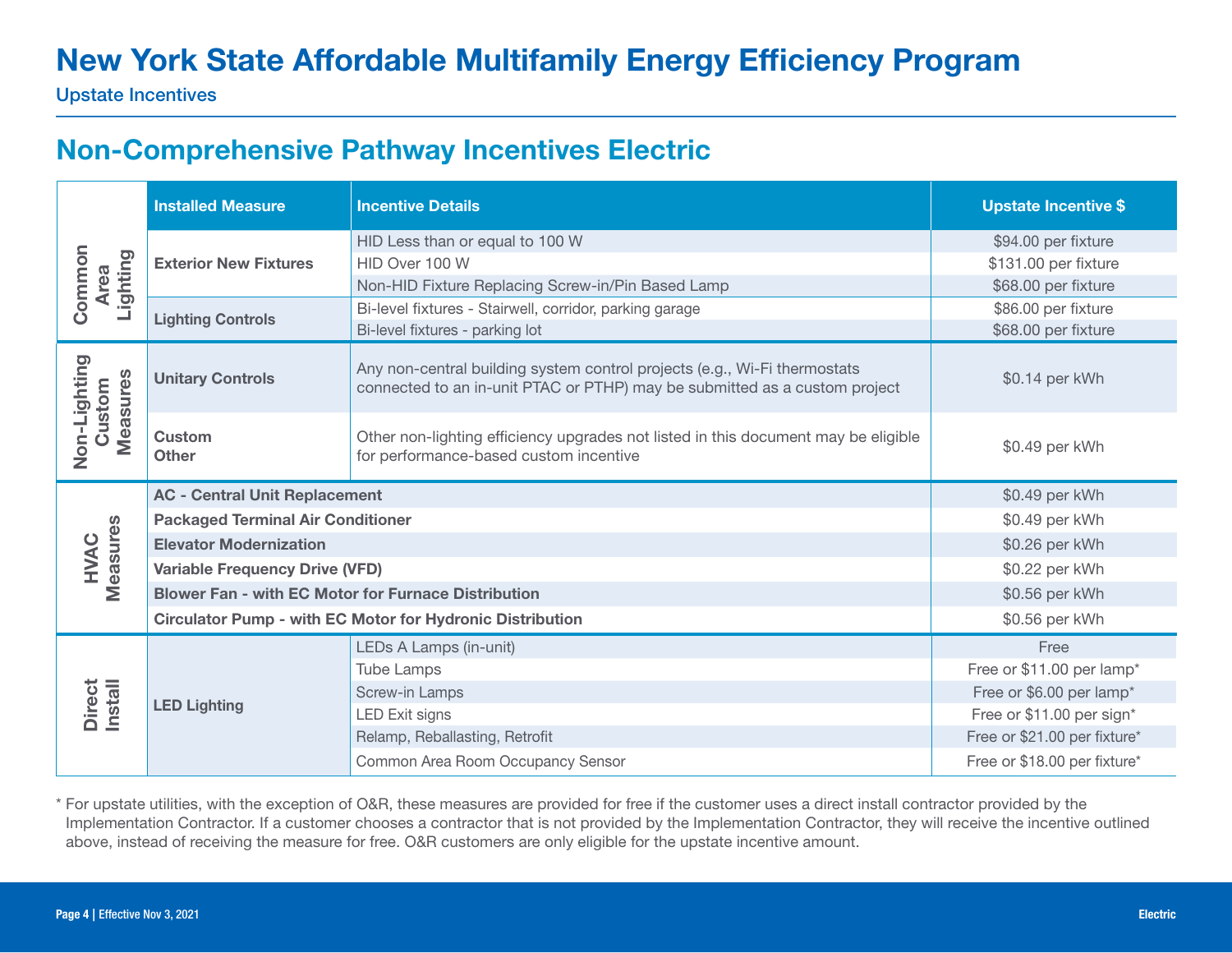Upstate Incentives

### Non-Comprehensive Pathway Incentives Gas

|                    | <b>Installed Measure</b>                    | <b>Incentive Details</b>                                                                                                                                                                                          | <b>Upstate Incentive \$</b> |                                            |
|--------------------|---------------------------------------------|-------------------------------------------------------------------------------------------------------------------------------------------------------------------------------------------------------------------|-----------------------------|--------------------------------------------|
|                    | <b>Hot Water Boilers</b>                    |                                                                                                                                                                                                                   |                             | \$6.00 per MBH                             |
|                    | <b>Condensing Boilers</b>                   | \$12.00 per MBH                                                                                                                                                                                                   |                             |                                            |
|                    | <b>Steam Boilers</b>                        |                                                                                                                                                                                                                   |                             | \$6.00 per MBH                             |
|                    | <b>Storage Tank</b><br><b>Water Heaters</b> |                                                                                                                                                                                                                   |                             | \$10.00 per gallon                         |
|                    |                                             |                                                                                                                                                                                                                   | # of Units                  |                                            |
|                    | <b>Energy Management</b><br><b>Systems</b>  | Boiler control system with multiple temperature sensors<br>for steam or water lines, flue gas, and indoor air, and<br>remote system monitoring capability (250+ units may<br>apply for the custom incentive rate) | $10-19$ units               | \$2,250                                    |
|                    |                                             |                                                                                                                                                                                                                   | 20-40 units                 | \$3,750                                    |
|                    |                                             |                                                                                                                                                                                                                   | 41-99 units                 | \$7,500                                    |
|                    |                                             |                                                                                                                                                                                                                   | 100-249 units               | \$11,250                                   |
| <b>Common Area</b> |                                             | Fiberglass insulation of rigid foam                                                                                                                                                                               |                             |                                            |
|                    | <b>Linear Pipe Insulation</b>               | < 2" Diameter                                                                                                                                                                                                     | \$4.00 per linear ft        |                                            |
|                    |                                             | > 2" Diameter                                                                                                                                                                                                     | \$8.00 per linear ft        |                                            |
|                    | <b>Building Envelope</b>                    | Roof and wall insulation, window replacement                                                                                                                                                                      |                             | \$150 per MMBtu                            |
|                    | <b>Steam Traps</b>                          | Covers the repair or replacement of steam traps in low pressure heating systems<br>$(<$ 15 psig)                                                                                                                  |                             | Common areas - \$225 per failed trap       |
|                    |                                             | Incentive includes credit towards completing the program required survey                                                                                                                                          |                             | All other radiators - \$75 per failed trap |
|                    |                                             | This measure covers an advanced clean & tune procedure                                                                                                                                                            |                             | \$560 per boiler                           |
|                    | <b>Boiler Clean and Tune</b>                | performed on a steam or hot water boiler (routine seasonal boiler tune-ups will                                                                                                                                   |                             | \$860 for two boiler plant                 |
|                    |                                             | not be incentivized)                                                                                                                                                                                              |                             | \$1,350 for three boiler plant             |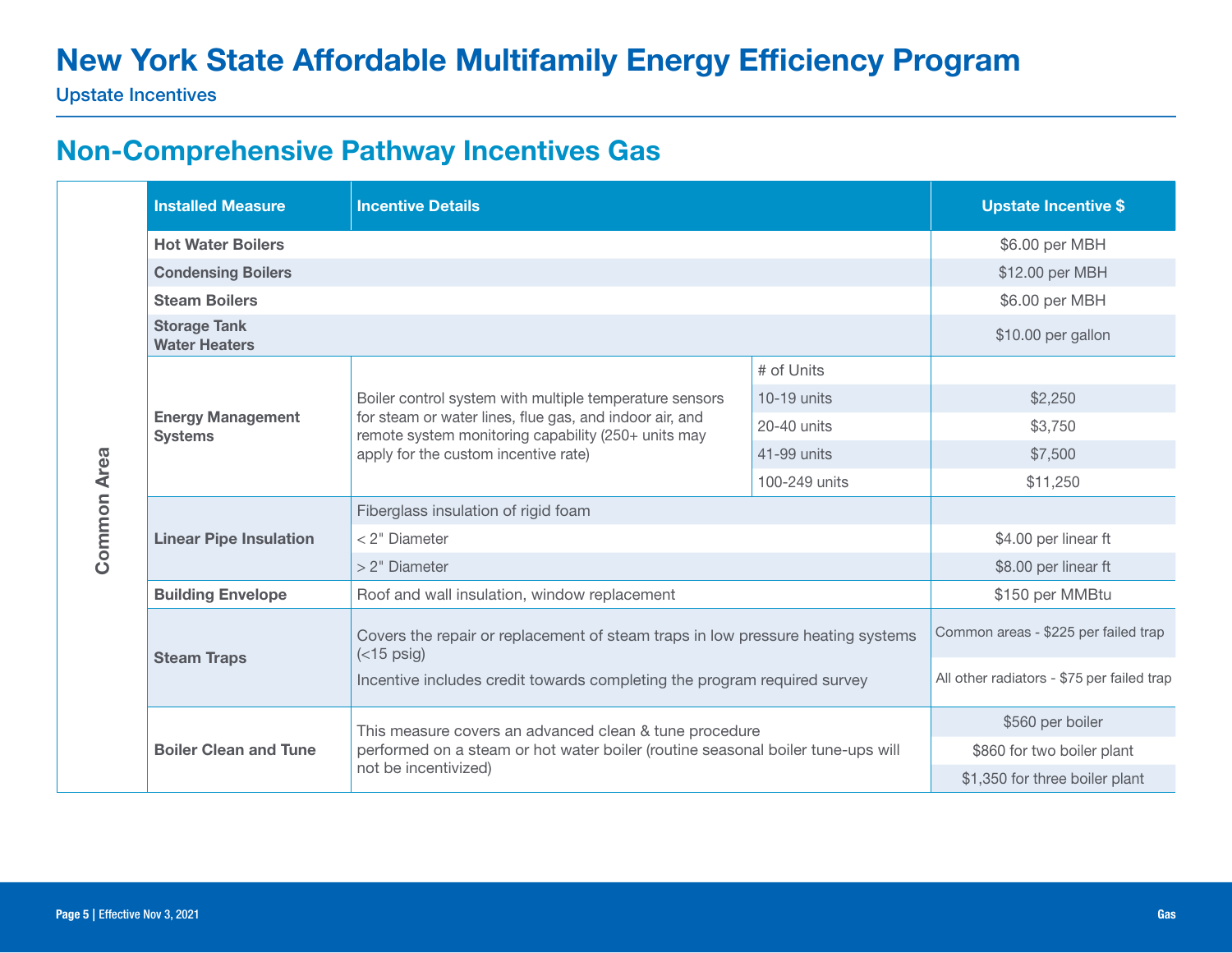## Non-Comprehensive Pathway Incentives Gas

|                      | <b>Installed Measure</b>                                                     | <b>Incentive Details</b>                                                                                                                                                                                                                                                                                                                                                                                                                     | <b>Upstate Incentive \$</b> |
|----------------------|------------------------------------------------------------------------------|----------------------------------------------------------------------------------------------------------------------------------------------------------------------------------------------------------------------------------------------------------------------------------------------------------------------------------------------------------------------------------------------------------------------------------------------|-----------------------------|
| Packaged<br>Measures | <b>Air Sealing</b>                                                           | This package will include repair and weather sealing of louver vents, exterior doors,<br>common area windows, and the general perimeter of the basement. With the exception<br>of O&R customers, this will also include caulking around in-unit windows and<br>baseboards that are drafty and providing outlet and switch insulated covers, as well as<br>foam sealant or caulking between penetrations in the unit to unconditioned spaces. | \$5.00 per therm            |
|                      | 2-Pipe Steam<br><b>Retro-Commissioning</b>                                   | Treats heating imbalance issues by designing and installing:<br>a) Air vents on all main pipes (atmospheric systems)<br>b) Thermostatic radiator valves and orifice plates on every radiator<br>c) Clean and tune up of boiler and burner, including firing rate, draft adjustment,<br>water cleaning, electronic pressure control, and combustion testing<br>d) Steam trap repair throughout common areas                                   | \$3.00 per therm            |
| Measures<br>Custom   | <b>Unitary controls</b>                                                      | Simple control equipment installations that do not allow for multiple data inputs<br>(i.e. decision made on a single data point, is manually programmed/operated/or<br>scheduled, or does not allow for real-time monitoring and control through a software<br>package or building communications protocol). This includes Wi-Fi thermostats,<br>thermostatic radiator valves, building management systems, and ventilation controls.        | \$0.75 per therm            |
|                      | Non-simple controls and<br>other                                             | Other energy efficiency upgrades not listed in this document may be eligible for<br>custom incentives. Final custom measure eligibility, savings and incentives are<br>determined at the sole discretion of the Program Administrator. Custom projects<br>include but are not limited to: boiler economizers, linkageless burner controls, and<br>heat pump boiler pre-heaters.                                                              | \$3.00 per therm            |
|                      | <b>Faucet Aerators (in-unit)</b>                                             |                                                                                                                                                                                                                                                                                                                                                                                                                                              | Free                        |
| Direct<br>Install    | <b>Showerheads (in-unit)</b>                                                 |                                                                                                                                                                                                                                                                                                                                                                                                                                              | Free                        |
|                      | <b>DHW Pipe Insulation</b><br>$(\frac{1}{2})^n$ or $\frac{3}{4}$ " diameter) |                                                                                                                                                                                                                                                                                                                                                                                                                                              | Free*                       |

\* This measure is not eligible for direct install for O&R customers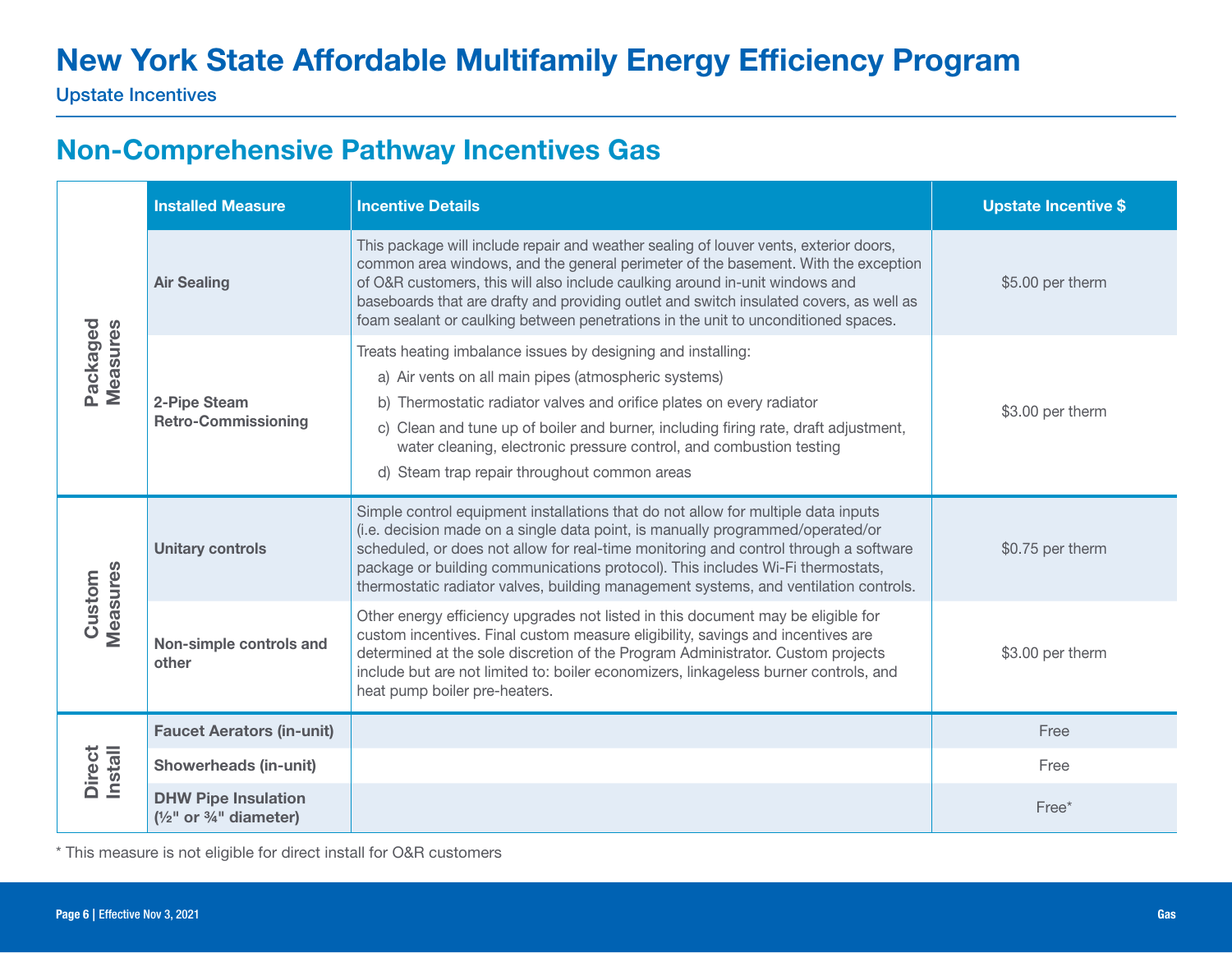Upstate Incentives

### Start saving money and energy today

Incentives are available on a first come, first serve basis, so we encourage you to take advantage of this special opportunity right away!

#### Central Hudson customers

- Visit: [centralhudson.com/multifamily-ee-program](http://centralhudson.com/multifamily-ee-program )
- Call: 845-632-6722
- Email: [CentralHudsonMultifamily@Willdan.com](mailto:CentralHudsonMultifamily%40Willdan.com?subject=)

#### National Grid customers in the Niagara Mohawk region

- Visit: [ngrid.com/uny-ameep](http://ngrid.com/uny-ameep)
- Call: 800-266-9989
- Email: [Multifamily@nationalgrid.com](mailto:Multifamily%40nationalgrid.com?subject=)

#### National Fuel Gas customers

| Visit: | www.nationalfuel.com/utility/affordable-multifamily-energy-efficiency-program             |  |  |
|--------|-------------------------------------------------------------------------------------------|--|--|
|        | Contact: See contact information listed at your electric utility (National Grid or NYSEG) |  |  |

#### NYSEG customers

Visit: [nyseg.com/AffordableMultifamily](http://nyseg.com/AffordableMultifamily) Call: 800-444-5668 Email: MFEnergySavings@RISEEngineering.com

#### RG&E customers

- Visit: [rge.com/AffordableMultifamily](http://rge.com/AffordableMultifamily)
- Call: 800-444-5668
- Email: MFEnergySavings@RISEEngineering.com

#### Orange & Rockland customers

- Visit: [oru.com](http://oru.com) Call: 844-316-4288
- Email: [ORUMultifamily@willdan.com](mailto:ORUMultifamily%40willdan.com?subject=)